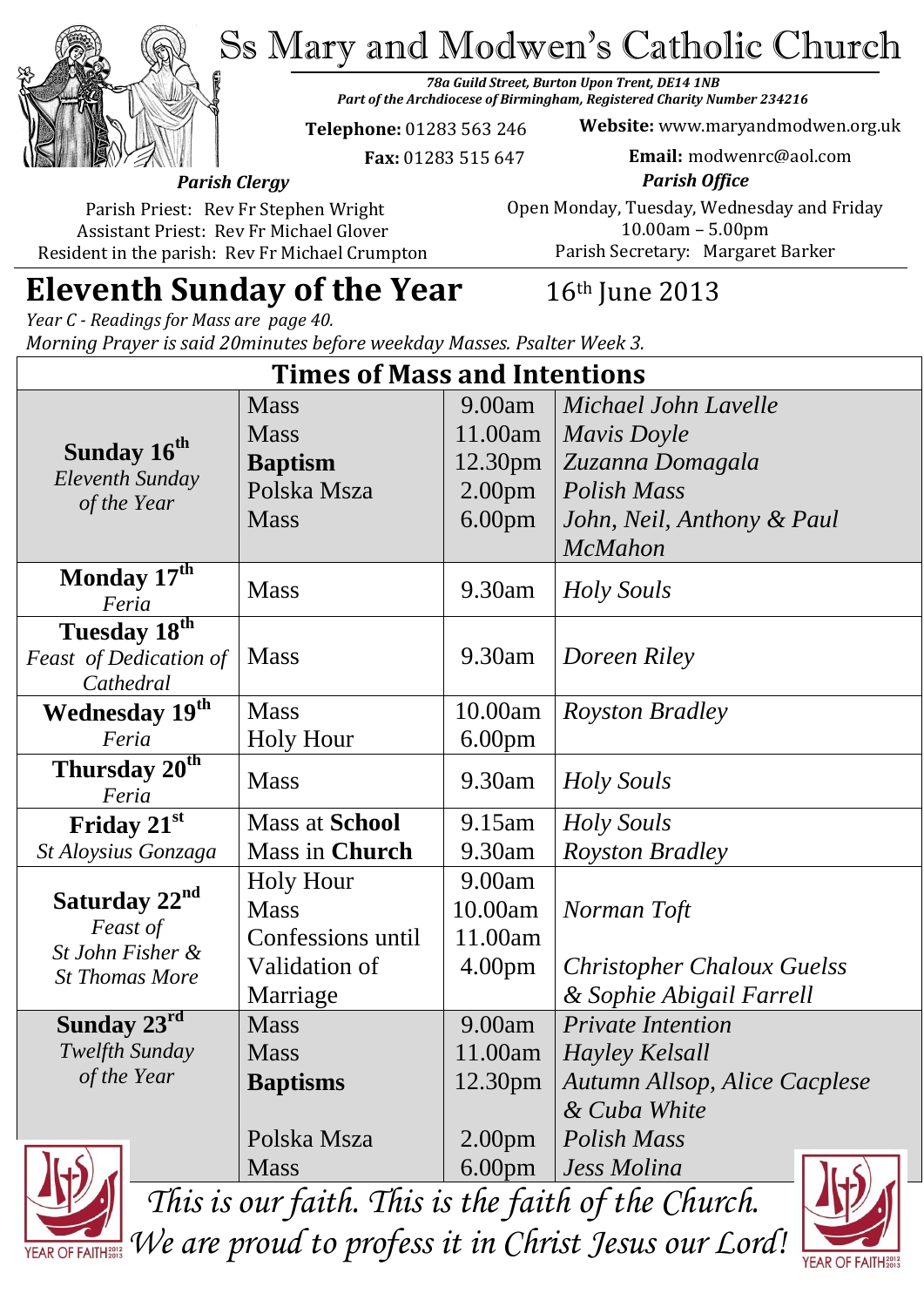## **Please pray for all the sick and housebound of the Parish:**

Kathleen Benson, Dennis Cooper, David Hughes, Eileen Lee, Pat Bolton, Irene Hill, Mary Burnside, David Hastilow, Maureen & Sidney Parker, Olive Wilson, Eve Goode, Sarah Pursglove, Marjorie Staley, Marie Gibson, Martin Halligan, Martin Goddard, Merlin Joseph, Mary Hyde, Baby Katie, Betty Gould, Michael Wright, Tony Kerr-Delworth, Fr Bernard Shaughnessy, Mary Conway, Baby Tomasz Weedon, Kay Elizabeth Webster, Angela Ellis, Kirsty Freeman, Peter Hunt, Jonjo Finnegan, Michael Cobley, Russ Simpson, Brian Baldock, Joe & Marg Emery, Baby Niamh Rodriguez, Sylvia Breen, John Wain, Bob Holland, Fr Rob Taylerson, David Priest.

# **Lord Grant Eternal Rest to those who have died recently:**

**Offertory Collection:** £345.33 (non Gift Aid); £335.80 (Gift Aid) Standing orders £460 (Gift Aid) thank you for your generosity.

Building & Development Fund – £ 298.57 Building & Development Fund running total: £139,697.03

This Weekend – Second Collection – Building and Development Fund Next Weekend – Second Collection – Building and Development Fund  $30<sup>th</sup>$  June – Retiring Collection – Peter's Pence

## **For Next Sunday: -**

T Nash, R Taylor, S Bower-Khan **EUCHARISTIC MINISTERS** Sunday – Rev Fr David Newell J Fisher, M Noble, Jerome Emery Monday – Very Rev Canon Michael Neylon A Tuhey, J Elliott Tuesday – Rev Fr Joseph Nguyen Thac Quang K Farrell, A Dyche, J Mitcheson Wednesday – Rev Fr Peter Nguyen Tien Dac **TEA & COFFEE** Thursday – Rev Fr Joseph Nguyen Van Tien Rose & Becky Friday – Rev Fr Guy Nicholls Mena & Denis **Saturday – Rev Fr Paul Nicholson** Jean, John & Cathy Sunday Next – Rev Fr Anthony Norton **CASHIERS**

Mandy & Family

## **CHURCH CLEANING**

Marie, Rose & Sarah **FLOWERS**  Barbara, Lily & Lee

### **Please Pray for the Priests READERS of the Diocese:**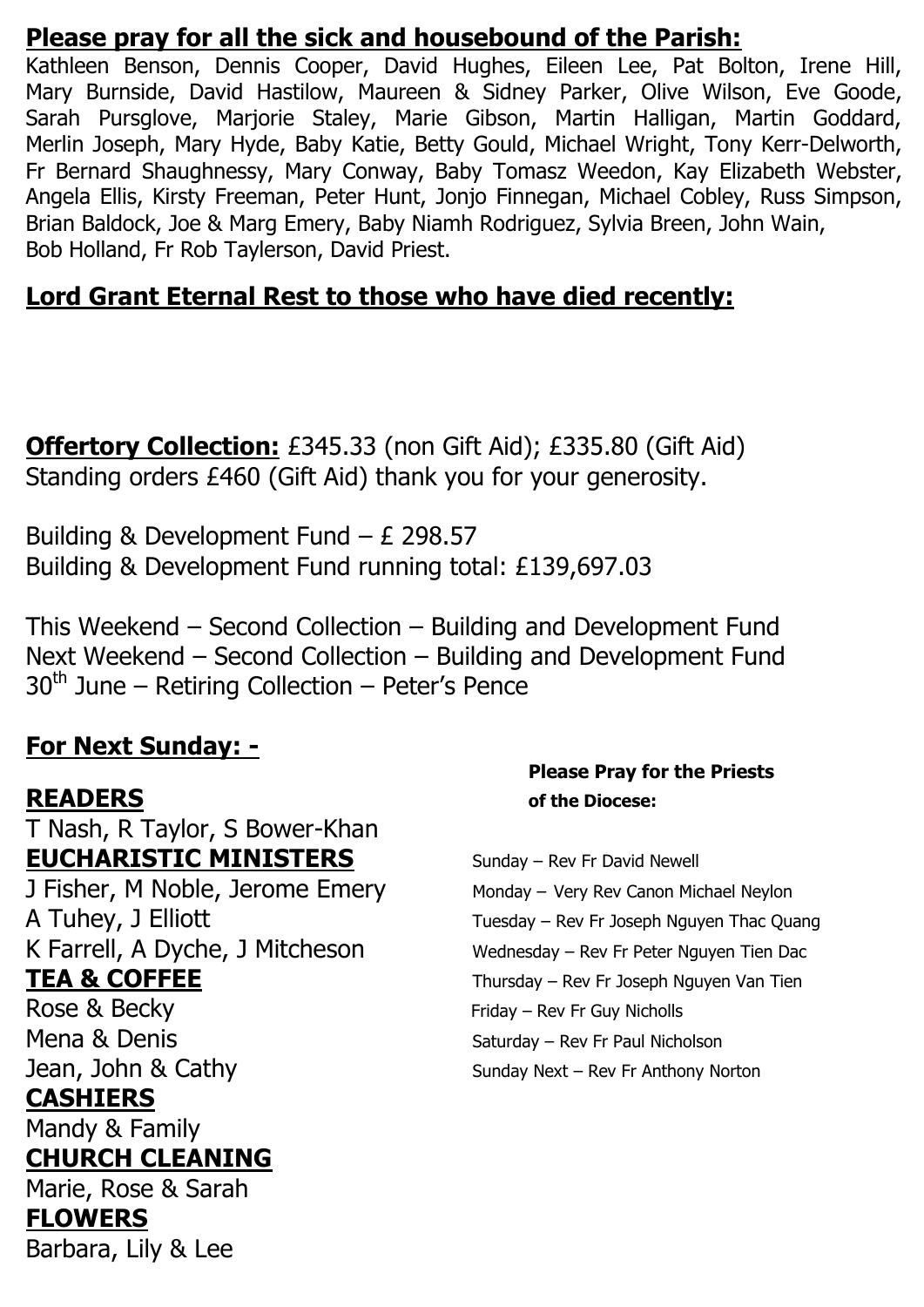# **DAY OF EXPOSITION OF BLESSED SACRAMENT FOR VOCATIONS:**

Wednesday 26<sup>th</sup> June is our Annual Day of Exposition of the Blessed Sacrament for Vocations to the priesthood and religious life. The day begins with Mass at 10.00am and ends with Benediction at 6.30pm. Please sign up on the list at the back of church to pray for vocations and your private intentions before the Blessed Sacrament throughout the day. Many thanks.

**YEAR OF FAITH Day of Pilgrimage Blessed Dominic Barberi** on Saturday 31<sup>st</sup> August at St Dominic's Stone and Aston Hall. See poster for details. If there are sufficient numbers we will consider running a coach.

**PARISH LOTTERY:** Last week 104 numbers played. Winning Number - 47, E Hill - £52.00. Congratulations. Your cheque can be collected this weekend. **200 CLUB:** Prizes for June 2013 are:

 $1<sup>st</sup> - 36$  Mrs H Wallace.  $2<sup>nd</sup> - 93 - Mrs$  P Molloy, 3rd - 103 - Mrs R Lowing. June Prizes can be collected and subscriptions for 2013 can paid after the 9.00am & 11.00 am Masses on 7th July or place your subscriptions in an envelope marked with your NAME & NUMBER & hand in at the presbytery.

**ST. MODWEN'S FEAST DAY CELEBRATIONS:** Our Parish feast day falls on Friday  $5<sup>th</sup>$  July. There will be Mass in Church at 10.00am. In addition there will be a Saturday Evening Mass, on Saturday  $6<sup>th</sup>$  July at 6pm, which will count as the Sunday obligation. We hope the Mass will be a celebration of our multilingual and multicultural parish, so we ask for volunteers to read Scripture and prayers in various languages. Please volunteer by signing up. We will have a bring and share party in the Hall after Mass and we will bless the paid for Car Park!! We hope the bring and share will also reflect the multicultural nature of our parish. We offer a very warm welcome to newer members of the Parish. Please do come and meet with one another.

# **UCM:**

**Next meeting** will be on Tuesday 18<sup>th</sup> June at 7.30pm in the parish centre. All ladies welcome.

**75th Anniversary:** The Union of Catholic Mothers in Burton will be celebrating its 75<sup>th</sup> Anniversary in June this year. There will be special Mass on Saturday 29<sup>th</sup> June at 3pm followed by Tea & Cakes in the Hall. All are welcome to join the celebration. (The Mass will fulfil the Sunday obligation).

# **DIOCESAN PILGRIMAGE TO OUR LADY OF LOURDES, HEDNESFORD**

Sunday 7<sup>th</sup> July, 3pm Rosary followed by Mass at 4pm. See poster for details.